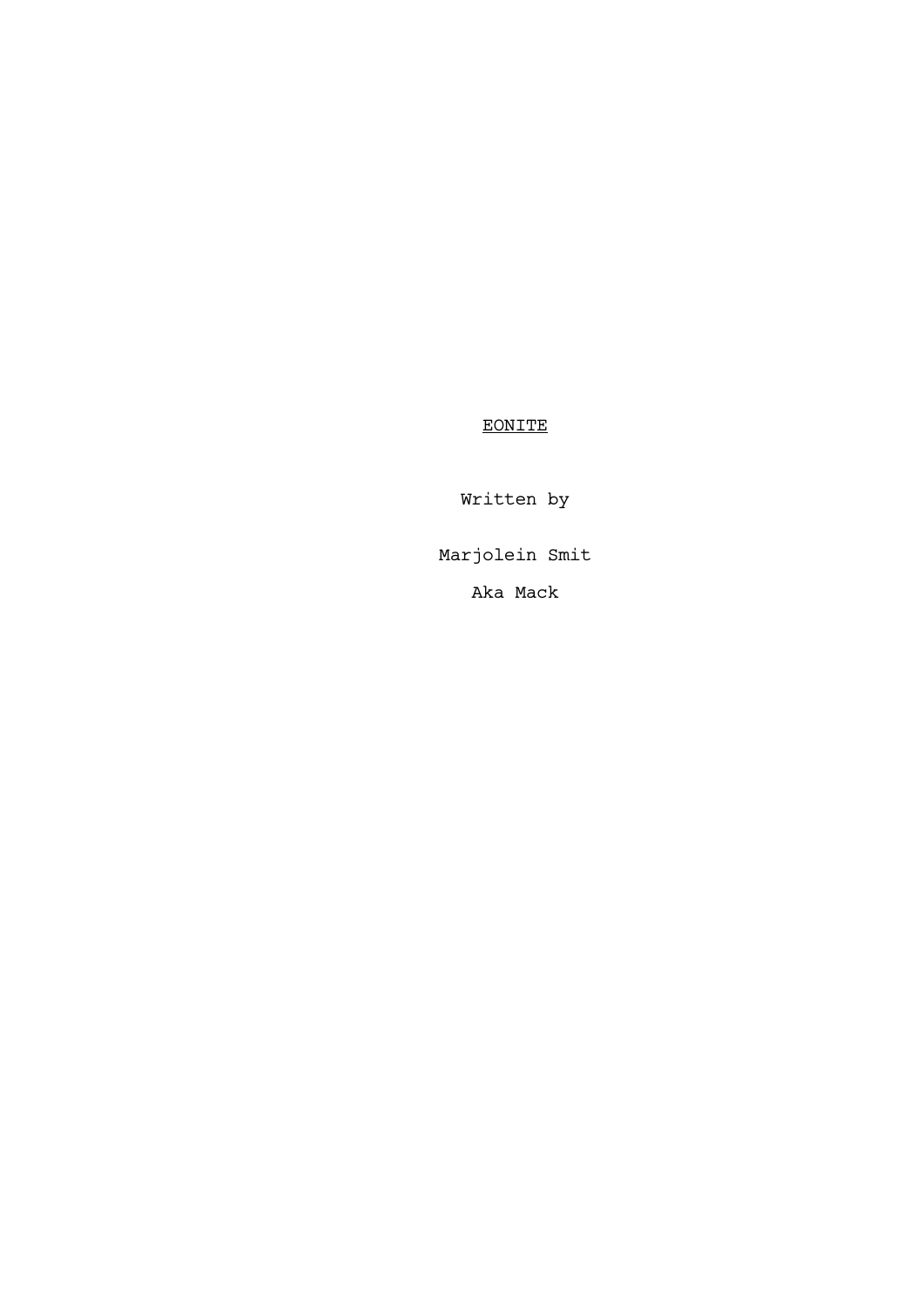INT. DILAPIDATED HOUSE - KITCHEN - DAY

Female elf LATIRUS sits on the floor next to a huge bag, eating something unrecognizable from a can while looking at male dwarf HOGWASH sitting at a table full of gear. Alien CIRCLE 71 looks for her own spot as she takes her gear off.

> LATIRUS We are never going to find it.

HOGWASH If that thing exists, its not going to be on land.

CIRCLE 71 Humans have covered the water.

HOGWASH Those terrorists messed up an entire planet.

LATIRUS Titanae checked as well.

HOGWASH Oh sure one blabbermouth merman has covered all the planets water. Give me a break.

CIRCLE 71 Mermen reach speeds of fifty miles an hour under water

HOGWASH Well, you can't find something that doesn't exist.

CIRCLE 71 That's what everyone thought about us.

LATIRUS Where is Titanae?

Hogwash and Circle 71 look around

CIRCLE 71 The disposal room?

LATIRUS Not this long?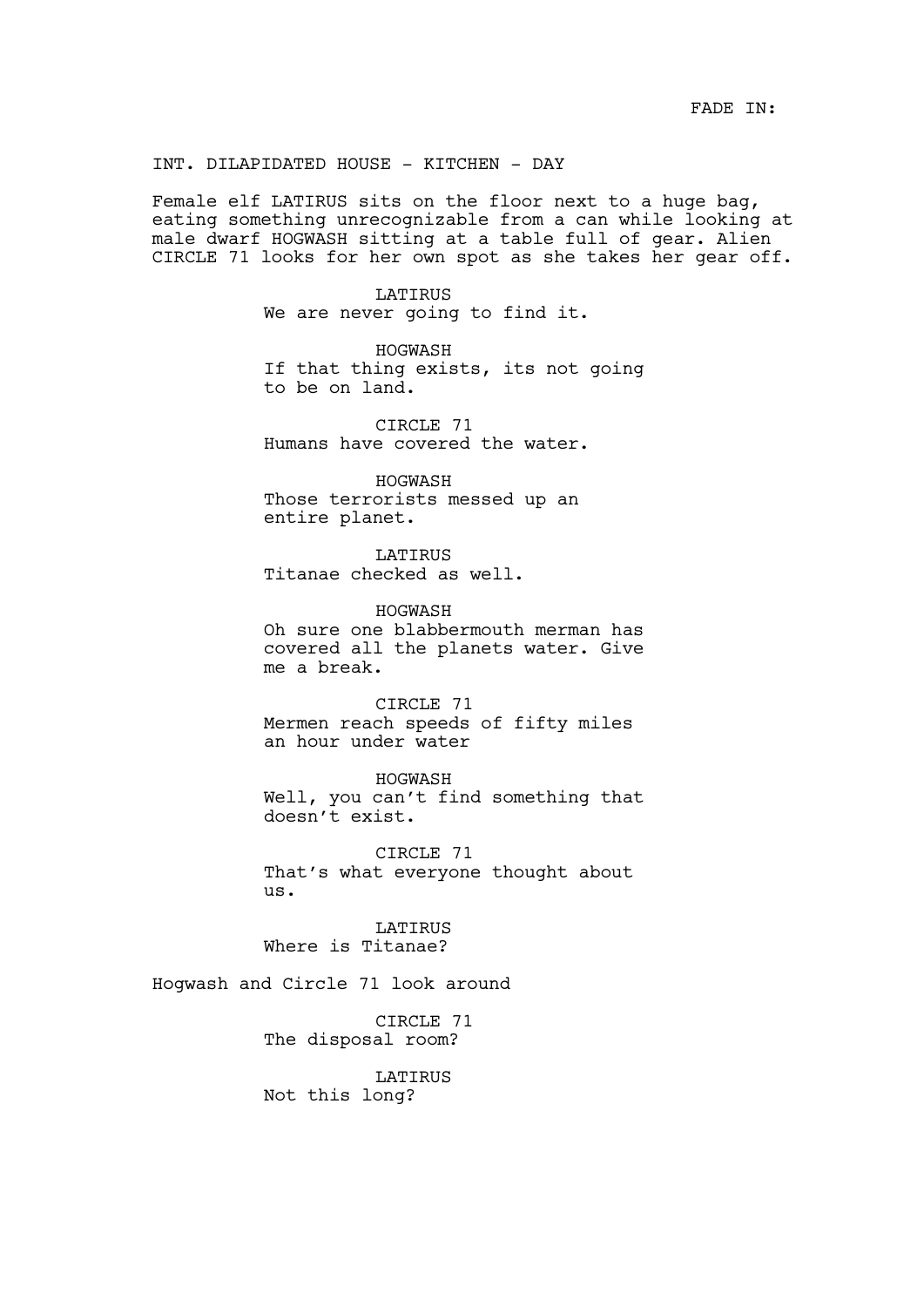CIRCLE 71 Hogwash? He was behind you.

HOGWASH Well, I can't look out the back of my head.

LATIRUS And your ears?

HOGWASH Now you listen here

A door crashes open. A bald, blue and green man, only wearing pants, comes in carrying an awfully pale, tied up man. He drops him on the table in front of Hogwash.

LATIRUS

Who is that?

CIRCLE 71 Is that a blood feeder?

The man GASPS awake. Hogwash HITS him over the head with the club. He's out again.

> HOGWASH You brought a vampire here? Are you insane?

Titanae pulls the vamp's lip up to reveal a mouth without fangs.

> TITANAE He's a parolee.

HOGWASH A criminal! Oh that's comforting.

LATIRUS

Why?

HOGWASH It isn't. I was being sarcastic.

LATIRUS Not you! Titanae why?

HOGWASH

Oh

CIRCLE 71 Because he is ancient.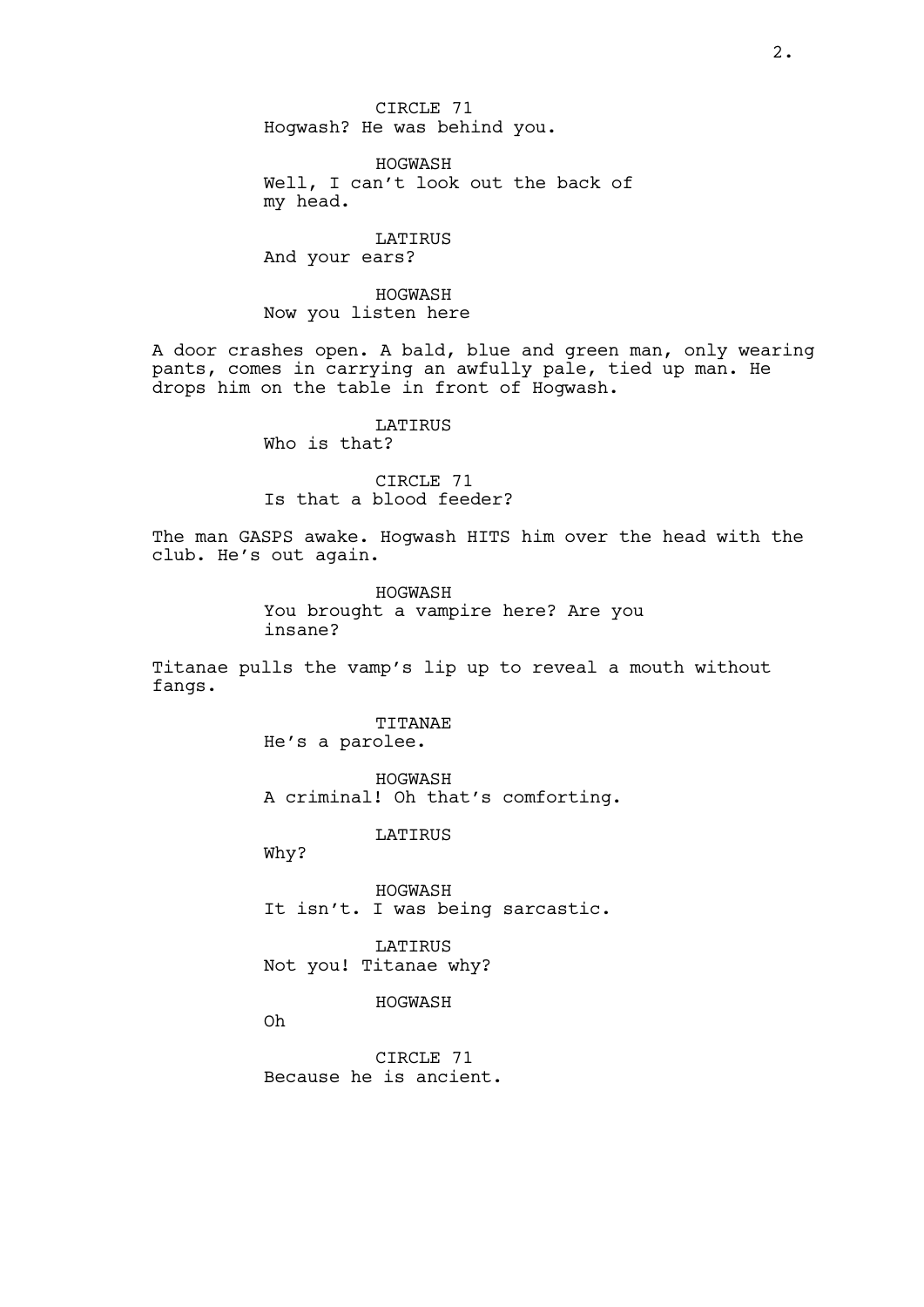TITANAE Exactly. He's a runaway.

LATIRUS That means he's wanted.

TITANAE So are we. I saw him hunting for blood and figured

HOGWASH Lets catch him? A wanted powerful monster who can't die and feeds on blood?

CIRCLE 71 Let him explain

TITANAE He is way older than us. He might have heard about the Eonite.

LATIRUS I can't believe you caught a vampire.

CIRCLE 71 Threatening him will not impress him.

TITANAE No, but rabbit blood might.

Titanae holds up a jar of blood then hands it to hogwash. Who looks at it with disgust.

> HOGWASH Gross. That is so gross.

CIRCLE 71 A trade. Ingenious.

LATIRUS O my God that's amazing.

TITANAE But first I need to pee.

Titanae walks off.

LATIRUS

Of course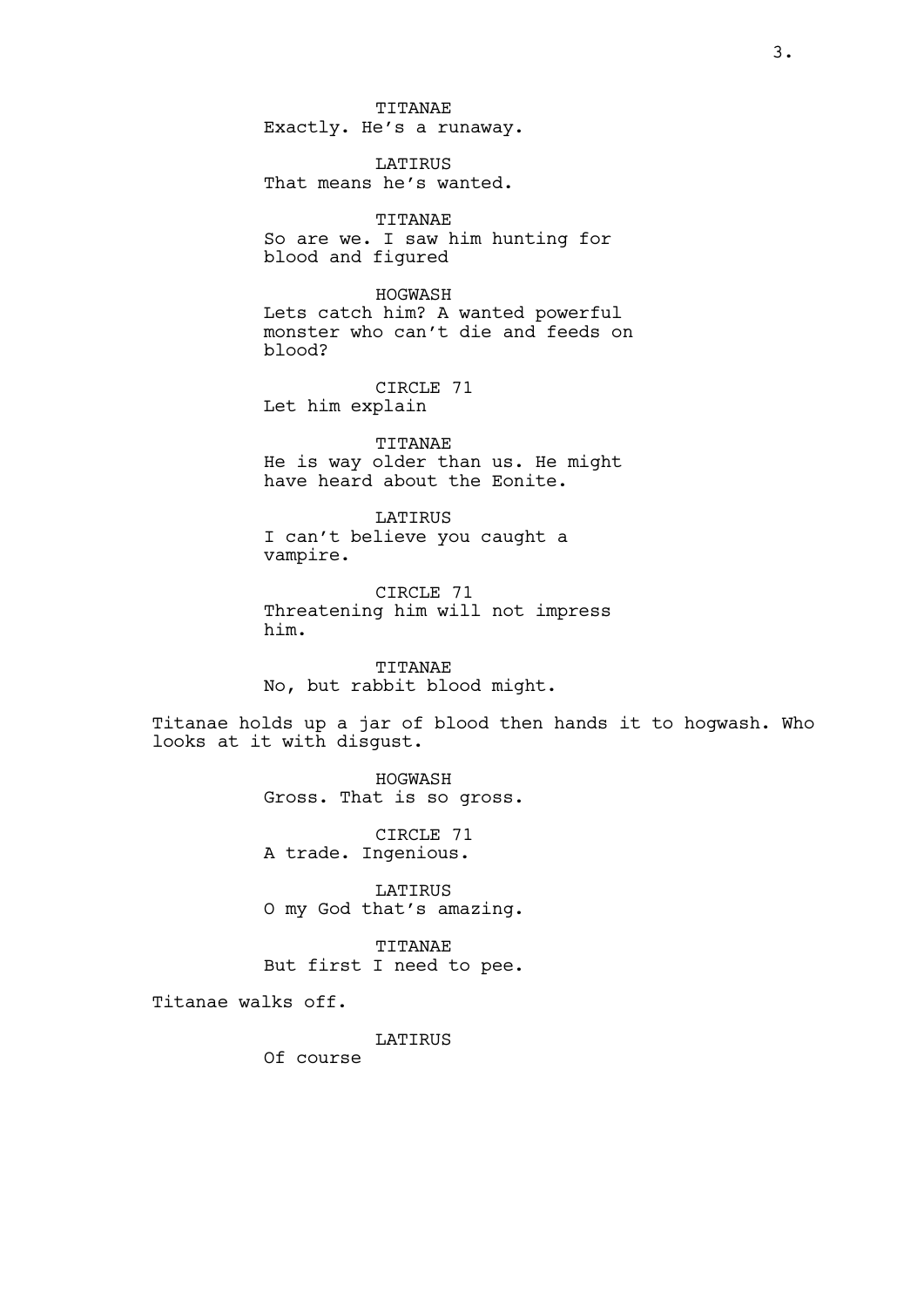HOGWASH You really have a pea sized bladder!

CIRCLE 71 Is that not common?

LATIRUS He means pea the fruit not the urine.

CIRCLE 71

Ah humor

LATIRUS

No

HOGWASH Peas aren't fruit!

CIRCLE 71 They are, since they contain seeds and develop from the ovary of a pea flower.

Hogwash and Latirus stare at Circle 71. Titanae walks back in and looks at Circle 71.

> TITANAE The water doesn't work

The vampire GASPS awake

HOGWASH/LATIRUS

Aaaah

Titanae grabs the vampire by the neck.

BELTHORP Get your urine stained hands off me.

TITANAE You just woke up.

BELTHORP I can smell it.

Hogwash raises his club.

HOGWASH Tell us! We can kill you over and over again.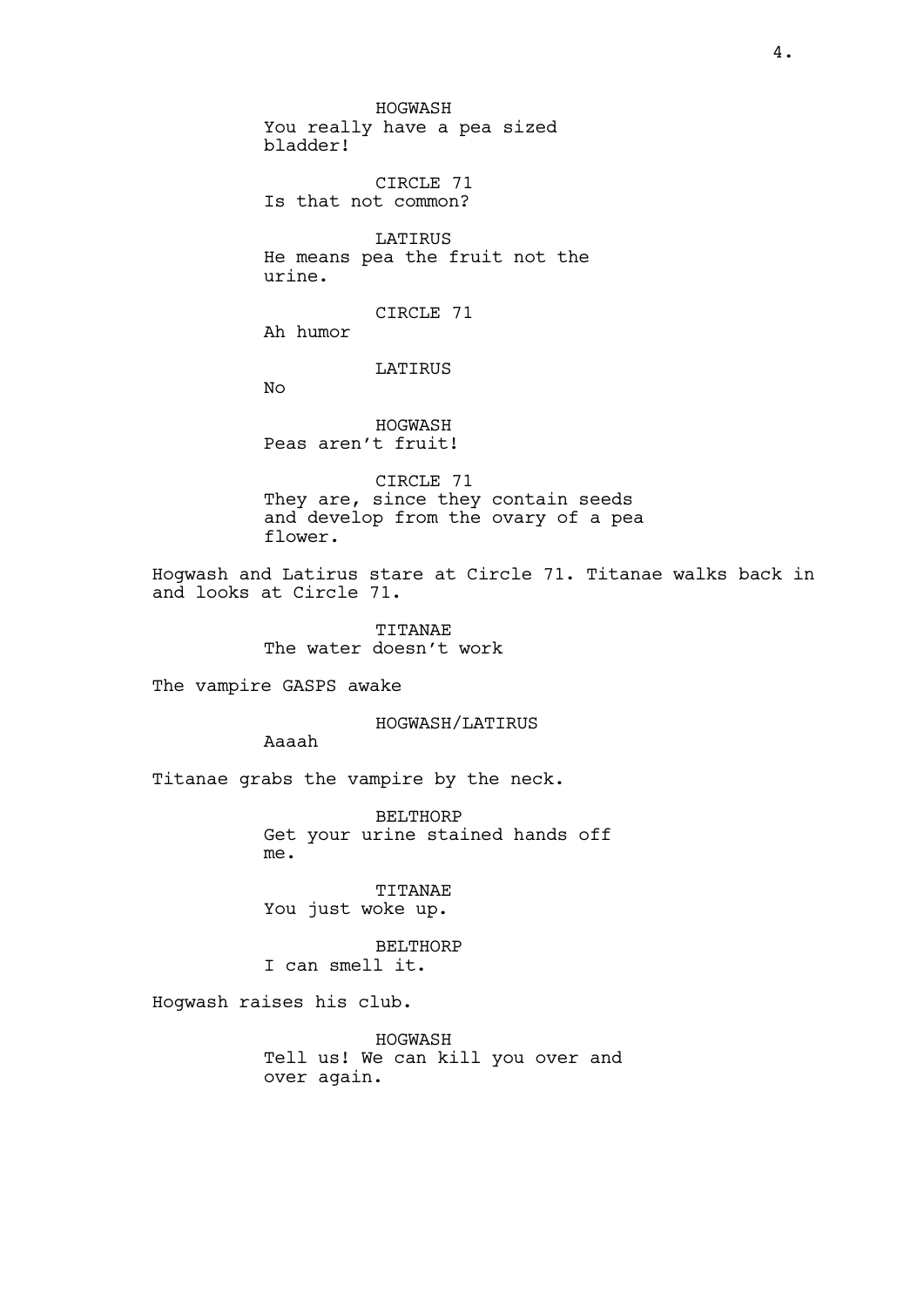BELTHORP Wow scary. It could be helpful to tell me what you want to know.

TITANAE How old are you?

......

TITANAE (CONT'D) I am forty three.

VAMPIRE Really? What's your secret?

TITANAE

Well

LATIRUS

He's being sarcastic Titan. (to Belthorp) Look, we'll give you blood for answers.

BELTHORP Two hundred and fifty six

HOGWASH This is going to take weeks.

TITANAE What do you know about the Eonite?

BELTHORP I have already answered a question but have not received any blood.

CIRCLE 71 He is correct.

LATIRUS Give him some blood.

HOGWASH I am not giving anything to the stuck up gum-o-saurus.

Titanae and Latirus laugh. Hogwash joins in too.

CIRCLE 71

Humour?

BELTHORP Bad taste. I only fed off criminals and I haven't killed in ages. (MORE)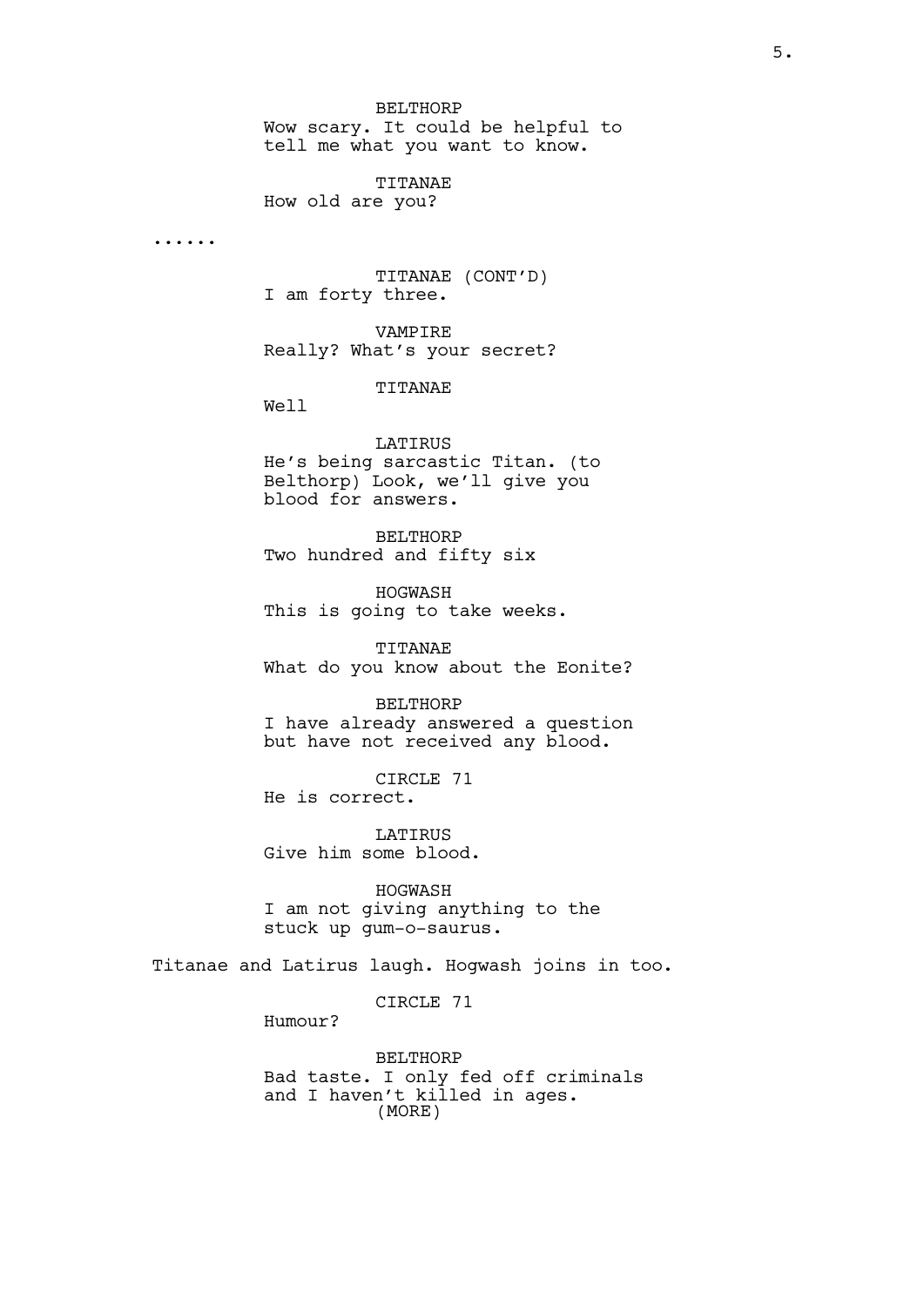BELTHORP (CONT'D)

I was tending to my flock when they came, stole my heard and knocked my teeth out without cause or trial.

**LATIRUS** Give him some blood.

CIRCLE 71 Since you are scared I will.

Circle takes the jar of blood from Hogwash.

HOGWASH

I am not.

CIRCLE 71 Your chemosignals state otherwise.

BELTHORP

I agree

Circle 71 opens the jar and moves it over Belthorp's head. Belthorp drops his head back and opens his mouth. Circle 71 starts to poor.

A DOOR CLOSES.

Everyone stops and look at latirus when.. a door opens and posh sixty seven year old Mildred comes in with carrying an umbrella and a roll of papers. She SCREAMS when she sees Belthorp with a bloody face surrounded by others. She raises her umbrella.

## CIRCLE 71

 $Cut$ 

MILDRED You filthy devil worshipers! Squatters! This house is not empty. I'll call the police!

Mildred looks around (stereo, microwave, coffee machine).

HOGWASH (female voice) What are you looking for Millie?

MILDRED

Nothing.

She looks at Hogwash again.

MILDRED (CONT'D)

Agatha?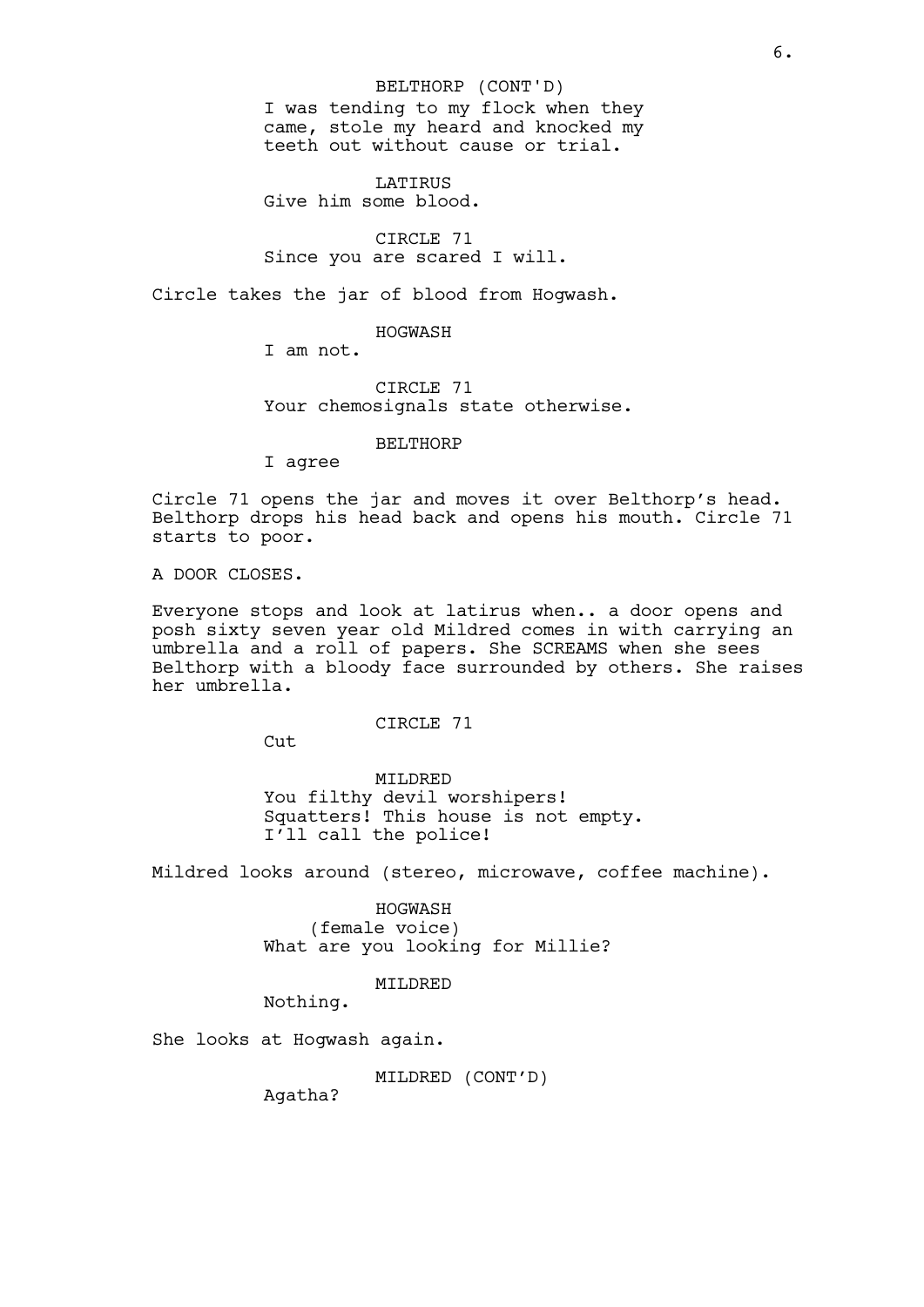Hogwash stands up from the table. Little knitted legs dangle off a belt hanging over Agatha's black skirt.

> LATIRUS O my god mother. Nobody's got a microwave stuffed down their pants.

## MILDRED

Louisa?

Everyone stares at a stunned Mildred and embarrassed Louisa.

LATIRUS It was raining.

MILDRED So you brought the warpers here?

LATIRUS Life Action Role Playing mother. Larpers.

MILDRED Do not give me lip young lady.

The larpers get uncomfortable.

HOGWASH

I hate humans.

MILDRED I do not approve of this Louisa. Playing with blood. I am, I am

Hogwash hits mildred with his club. BOING

HOGWASH They get stuck sometimes.

All eyebrows raise to a stunned Mildred.

HOGWASH (CONT'D) Humanoids. We are trying to save the planet here, which is important to Louisa. And all of us really. You insensitive, decoration obsessed, humanoid.

Hogwash winks at Circle 71.

CIRCLE 71 Are you okay?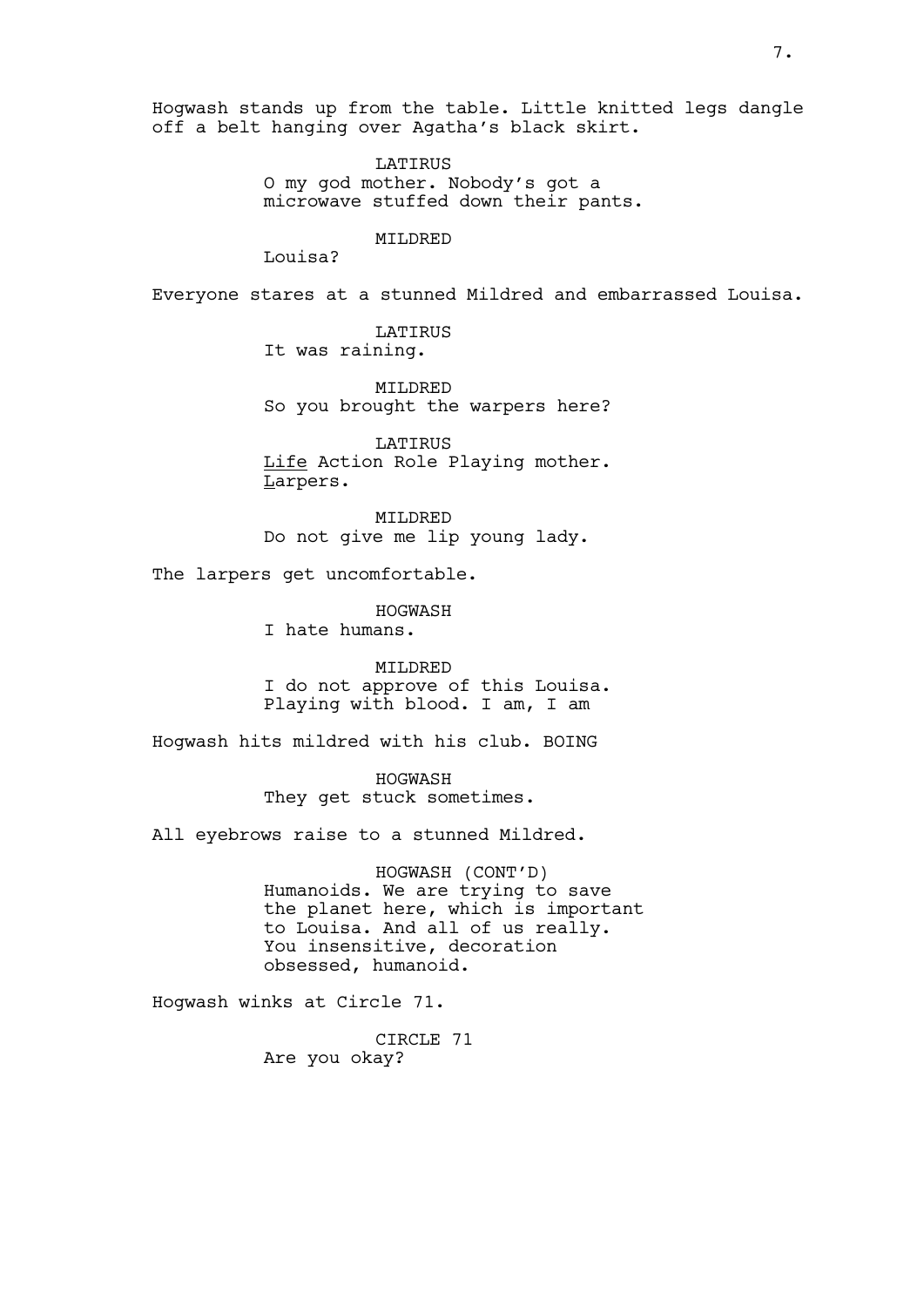HOGWASH

Humanoid?

MILDRED

I am

Hogwash raises his club

MILDRED (CONT'D)

Fine!

Everyone laughs.

HOGWASH We are glad you are here humanoid. We are looking for a rare rock called Eonite that can create a new planet for us to live on. Since, you know, this one is toast. We might need you to

Hogwash looks at Circle 71

CIRCLE 71 Access your extensive records for any useful information?

MILDRED Oh, right. I mean (monotone voice) I concur.

LATIRUS What is your name humanoid?

## MILDRED

Bob

Laughing

MILDRED (CONT'D) I will have you know that Bob is an abbreviation for bit of bot.

Respect has been earned.

CIRCLE 71 Alright peeps, game on in three, two, one.

BELTHORP You suck at pouring, alien.